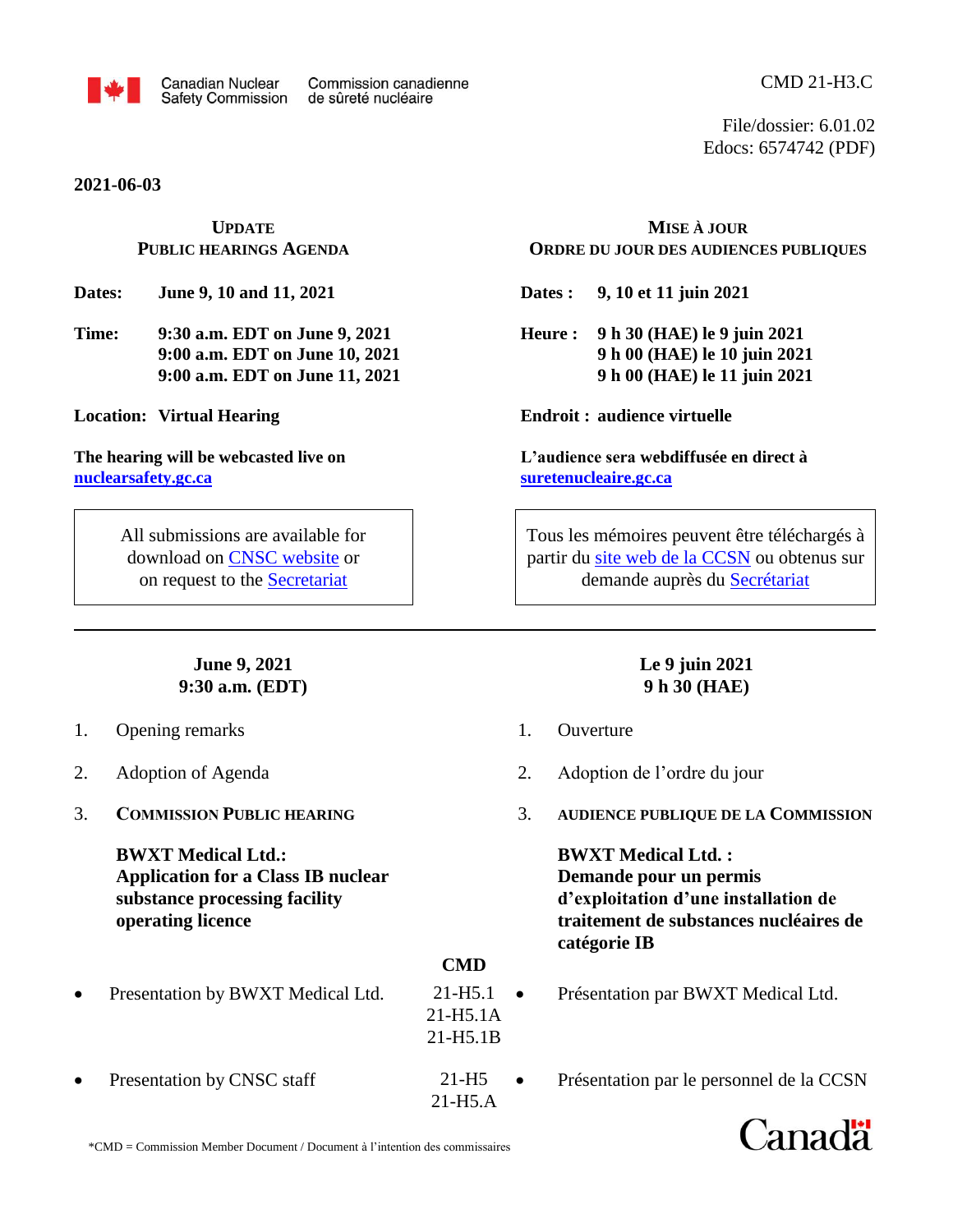| Presentation from the Algonquins of<br>Pikwakanagan First Nation            | $21 - H5.9$<br>21-H5.9A           | Présentation par les Algonquins of<br>Pikwakanagan First Nation          |
|-----------------------------------------------------------------------------|-----------------------------------|--------------------------------------------------------------------------|
| Presentation from the Canadian<br>Nuclear Isotope Council                   | $21 - H5.4$<br>$\bullet$          | Présentation par le Canadian<br>Nuclear Isotope Council                  |
| Presentation from the Organization of<br><b>Canadian Nuclear Industries</b> | 21-H5.6<br>$\bullet$              | Présentation par l'Organization of<br><b>Canadian Nuclear Industries</b> |
| LUNCH FROM 12:30 P.M. TO 1:30 P.M.                                          |                                   | DÎNER DE 12 H 30 À 13 H 30                                               |
| Presentation from<br><b>Kebaowek First Nation</b>                           | $21-H5.20$ $\bullet$<br>21-H5.20A | Présentation par la<br><b>Kebaowek First Nation</b>                      |
| <b>Presentation from Nordion</b>                                            | 21-H <sub>5.12</sub><br>$\bullet$ | Présentation par Nordion                                                 |
| Presentation from Anna Tilman                                               | $21 - H5.5$<br>21-H5.5A           | Présentation par Anna Tilman                                             |
| Presentation from the Canadian Nuclear<br>Association                       | $21 - H5.18$<br>$\bullet$         | Présentation par l'Association nucléaire<br>canadienne                   |
| Presentation from Women in Nuclear                                          | 21-H <sub>5.14</sub>              | Présentation par Women in Nuclear                                        |
| Presentation from Boston Scientific                                         | 21-H <sub>5.19</sub><br>$\bullet$ | Présentation par Boston Scientific                                       |
| <b>Presentation from Bruce Power</b>                                        | 21-H <sub>5.22</sub><br>$\bullet$ | Présentation par Bruce Power                                             |
| <b>END OF ORAL PRESENTATIONS</b>                                            |                                   | <b>FIN DES EXPOSÉS ORAUX</b>                                             |
| Written submission from<br>Juan Carlos Herrera                              | $21 - H5.2$<br>$\bullet$          | Mémoire de<br>Juan Carlos Herrera                                        |
| Written submission from<br><b>Oliver Drerup</b>                             | $21 - H5.3$<br>$\bullet$          | Mémoire d'<br><b>Oliver Drerup</b>                                       |
| Written submission from the<br>Algonquins of Ontario                        | $21 - H5.7$<br>$\bullet$          | Mémoire des Algonquins<br>de l'Ontario                                   |
| Written submission from Laurentis<br><b>Energy Partners</b>                 | $21 - H5.8$                       | Mémoire de Laurentis<br><b>Energy Partners</b>                           |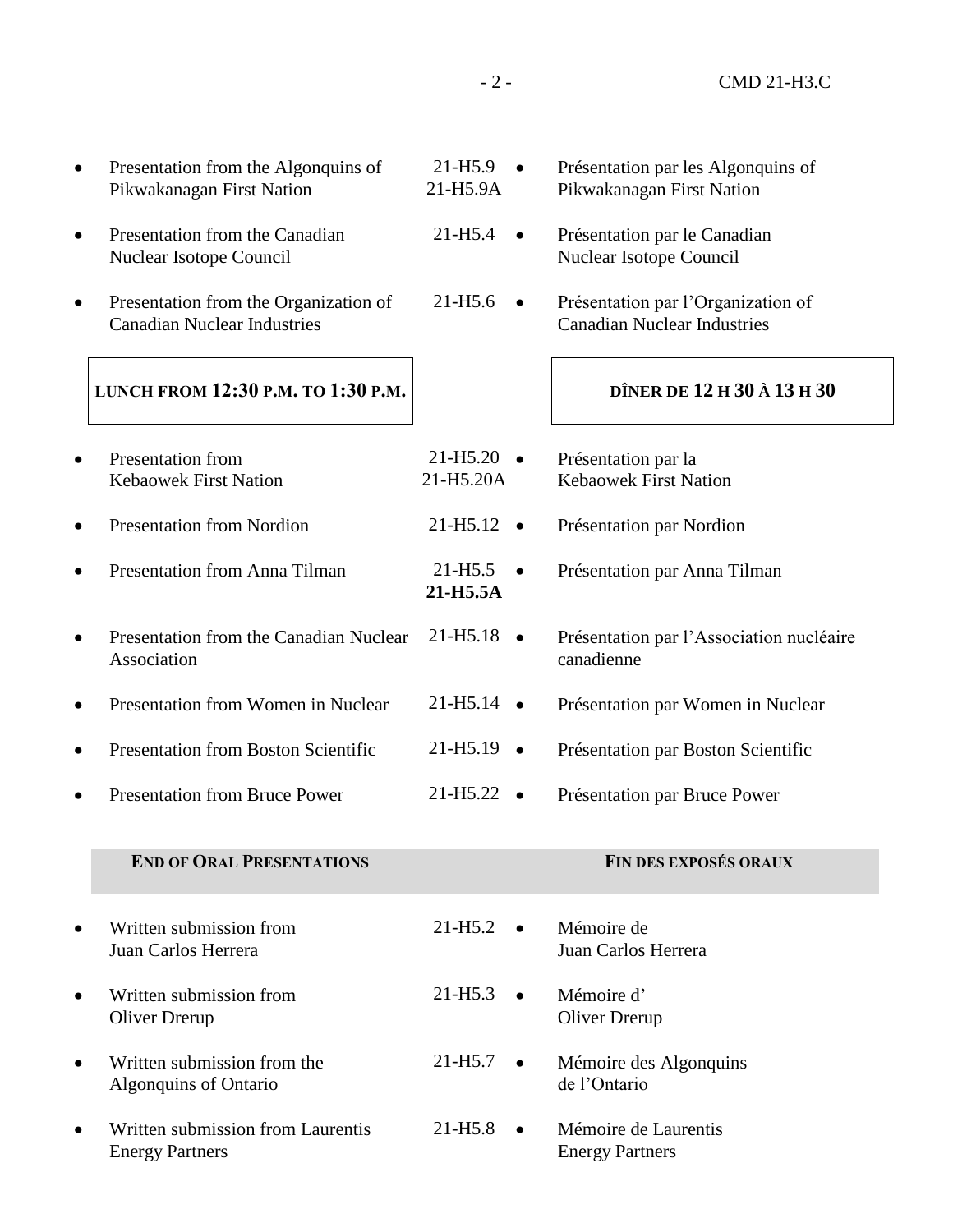|           | Written submission from<br><b>Ontario Power Generation</b>     | $21 - H5.10$                       | Mémoire d'Ontario<br>Power Generation             |
|-----------|----------------------------------------------------------------|------------------------------------|---------------------------------------------------|
|           | Written submission from Kinectrics                             | 21-H <sub>5</sub> .11<br>$\bullet$ | Mémoire de Kinectrics                             |
| $\bullet$ | Written submission from<br><b>United Pharmacy Partners</b>     | $21 - H5.13$ $\bullet$             | Mémoire de<br><b>United Pharmacy Partners</b>     |
|           | Written submission from Ontario's<br>Nuclear Advantage         | $21 - H5.15$ $\bullet$             | Mémoire d'Ontario's<br>Nuclear Advantage          |
|           | Written submission from Nuclear<br><b>Innovation Institute</b> | $21 - H5.16$ $\bullet$             | Mémoire de Nuclear<br><b>Innovation Institute</b> |
| ٠         | Written submission from TRIUMF<br>Innovations                  | 21-H <sub>5</sub> .17<br>$\bullet$ | Mémoire de TRIUMF<br>Innovations                  |
| $\bullet$ | Written submission from the<br>University of Alberta           | 21-H <sub>5.21</sub><br>$\bullet$  | Mémoire de l'<br>Université de l'Alberta          |

## **ROUNDS OF QUESTIONS FROM COMMISSION MEMBERS**

**Closing of the public hearing on BWXT Medical Ltd.'s application**

**The public hearing on OPG's application will begin at 9:00 a.m. (EDT) on June 10, 2021**

## **PÉRIODE DE QUESTIONS DES MEMBRES DE LA COMMISSION**

**Clôture de l'audience publique sur la demande de BWXT Medical Ltd.**

**L'audience publique pour la demande d'OPG débutera à 9 h 00 (HAE) le 10 juin 2021**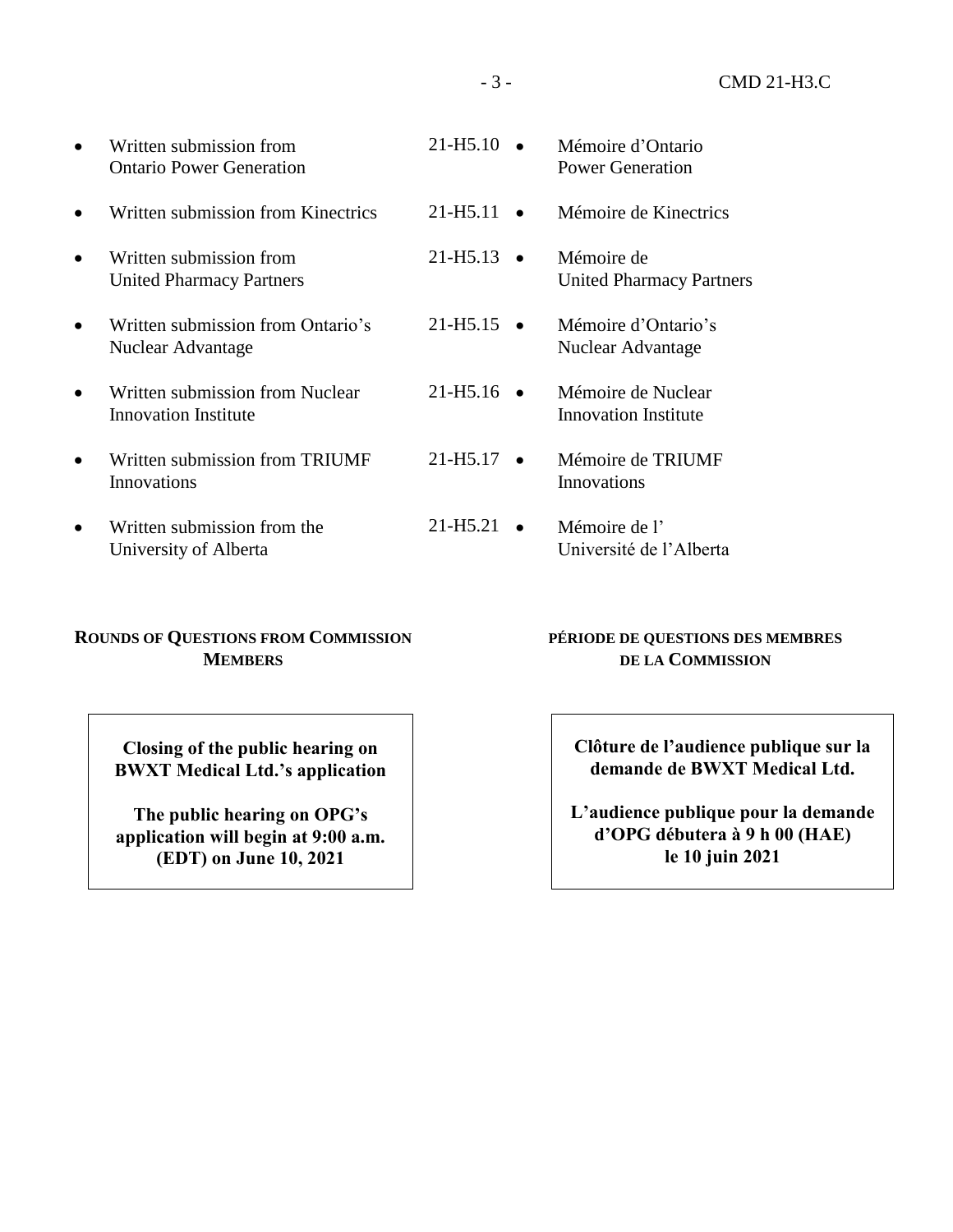|           | <b>June 10, 2021</b><br>9:00 a.m. (EDT)                                                                                               |                                    | Le 10 juin 2021<br>9 h 00 (HAE)                                                                                                                                            |
|-----------|---------------------------------------------------------------------------------------------------------------------------------------|------------------------------------|----------------------------------------------------------------------------------------------------------------------------------------------------------------------------|
| 4.        | <b>COMMISSION PUBLIC HEARING</b>                                                                                                      | 4.                                 | <b>AUDIENCE PUBLIQUE DE LA COMMISSION</b>                                                                                                                                  |
|           | <b>Ontario Power Generation:</b><br>Application to renew the site<br>preparation licence for Darlington<br><b>New Nuclear Project</b> |                                    | <b>Ontario Power Generation:</b><br>Demande pour le renouvellement du<br>permis de préparation de<br>l'emplacement pour le projet de la<br>nouvelle centrale de Darlington |
|           |                                                                                                                                       | <b>CMD</b>                         |                                                                                                                                                                            |
| $\bullet$ | Presentation by Ontario Power<br>Generation                                                                                           | 21-H4.1<br>21-H4.1A<br>$21-H4.1B$  | Présentation par Ontario Power<br>Generation                                                                                                                               |
|           | Presentation by CNSC staff                                                                                                            | $21-H4$<br>$21-H4.A$               | Présentation par le personnel de la CCSN                                                                                                                                   |
| $\bullet$ | Presentation by the Mohawks of the<br>Bay of Quinte                                                                                   | 21-H4.61<br>$\bullet$              | Présentation par les Mohawks of the<br>Bay of Quinte                                                                                                                       |
| $\bullet$ | Presentation by the Canadian<br>Association of Physicians for the<br>Environment                                                      | 21-H4.36<br>$\bullet$              | Présentation par la Canadian Association<br>of Physicians for the Environment                                                                                              |
|           | Presentation by Bruce Power                                                                                                           | $21 - H4.9$                        | Présentation par Bruce Power                                                                                                                                               |
|           | LUNCH FROM 12:00 P.M. TO 1:00 P.M.                                                                                                    |                                    | DÎNER DE 12 H 00 À 13 H 00                                                                                                                                                 |
| $\bullet$ | Presentation by Ontario Clean<br>Air Alliance                                                                                         | 21-H4.4                            | Présentation par Ontario Clean<br>Air Alliance                                                                                                                             |
| $\bullet$ | Presentation by Terrestrial Energy                                                                                                    | 21-H4.14<br>$\bullet$              | Présentation par Terrestrial Energy                                                                                                                                        |
| $\bullet$ | Presentation by the Regional<br>Municipality of Durham                                                                                | 21-H4.41<br>$\bullet$<br>21-H4.41A | Présentation par la Regional<br>Municipality of Durham                                                                                                                     |
| $\bullet$ | Presentation by the North American<br>Young Generation in Nuclear<br>(NAYGN)                                                          | 21-H4.8                            | Présentation par North American Young<br>Generation in Nuclear (NAYGN)                                                                                                     |
| $\bullet$ | Presentation by Durham Nuclear<br><b>Awareness and Canadian</b><br><b>Environmental Law Association</b>                               | 21-H4.37<br>21-H4.37A              | Présentation par Durham Nuclear<br>Awareness et l'Association canadienne<br>du droit de l'environnement                                                                    |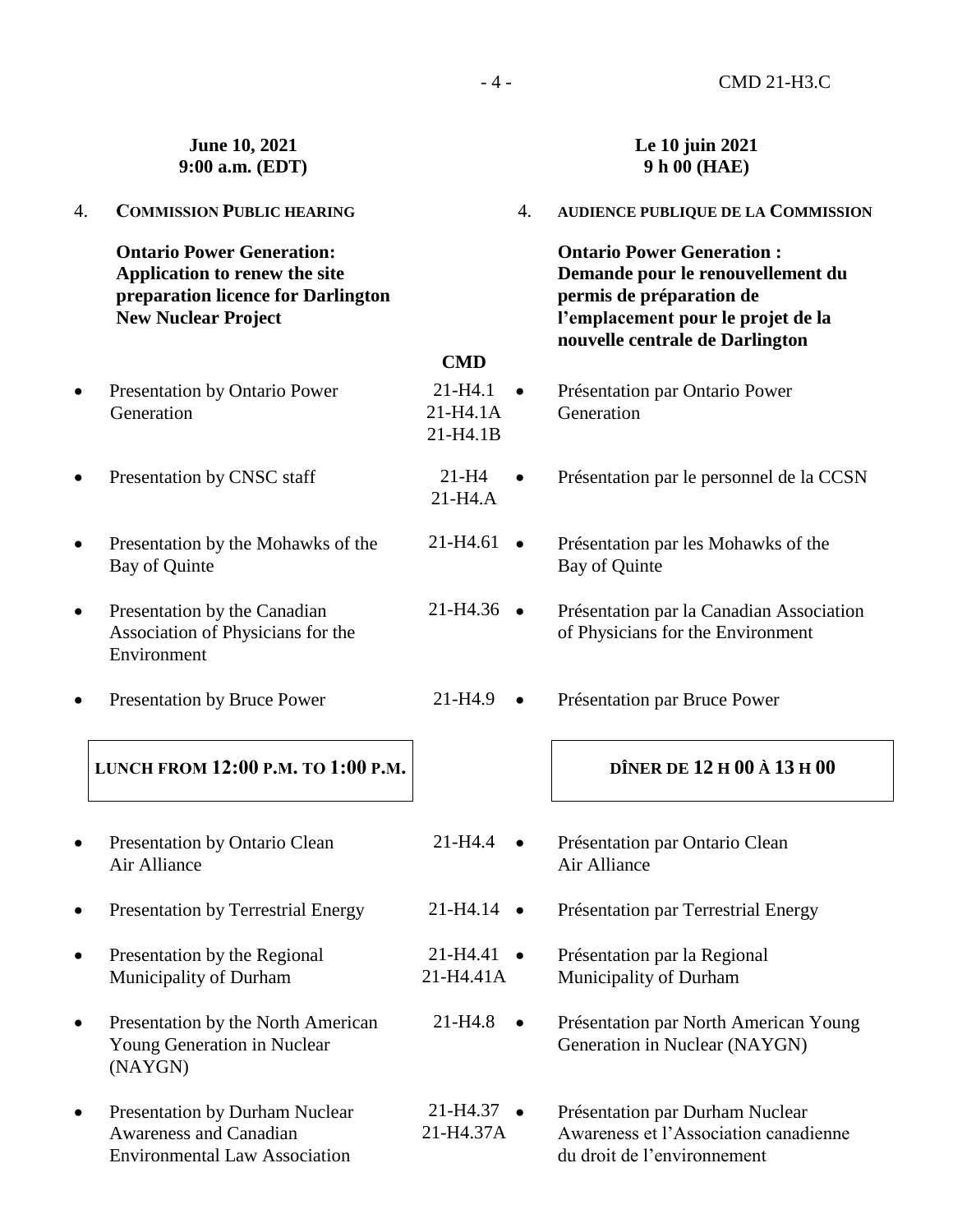• Presentation by the Municipality of Clarington • Presentation by the Organization of Canadian Nuclear Industries • Presentation by CANDU Owners' Group Inc. • Presentation by Jerry Cuttler Presentation by the Power Workers' Union • Presentation by the Canadian Nuclear Workers' Council • Presentation by the Society of United Professionals  $21-H4.21$   $\bullet$ 21-H4.21A Présentation par la Municipalité de Clarington Présentation par l'Organization of Canadian Nuclear Industries Présentation par CANDU Owners' Group Inc. Présentation par Jerry Cuttler Présentation par le Syndicat des travailleurs et travailleuses du secteur énergétique Présentation par le Conseil canadien des travailleurs du nucléaire Présentation par la Society of United Professionals  $21-H4.15$   $\bullet$  $21-H4.20$   $\bullet$  $21 - H4.22$   $\bullet$ 21-H4.22A 21-H4.22B  $21-H4.29$   $\bullet$ 21-H4.38  $21 - H4.31$   $\bullet$ 21-H4.31A

#### **NOTE:**

Time permitting, the Commission will also review the written submissions at the end of the day. Written submissions from people who chose not to make an oral presentation are very important to this review. These written submissions have been carefully considered and we will address each of them before the close of this hearing.

**End of the session for June 10, 2021**

**The public hearing on OPG's application will resume at 9:00 a.m. (EDT) on June 11, 2021**

# **NOTE :**

Selon le temps disponible à la fin de la journée, la Commission étudiera également des mémoires. Ces mémoires déposés par des gens qui ont choisi de ne pas faire d'exposé oral sont très importants dans le cadre de cette audience. Ils ont été lus avec attention et chacun d'eux sera traité avant la clôture de cette audience.

**Fin de la session pour le 10 juin 2021**

**L'audience publique pour la demande d'OPG se poursuivra à 9 h 00 (HAE) le 11 juin 2021**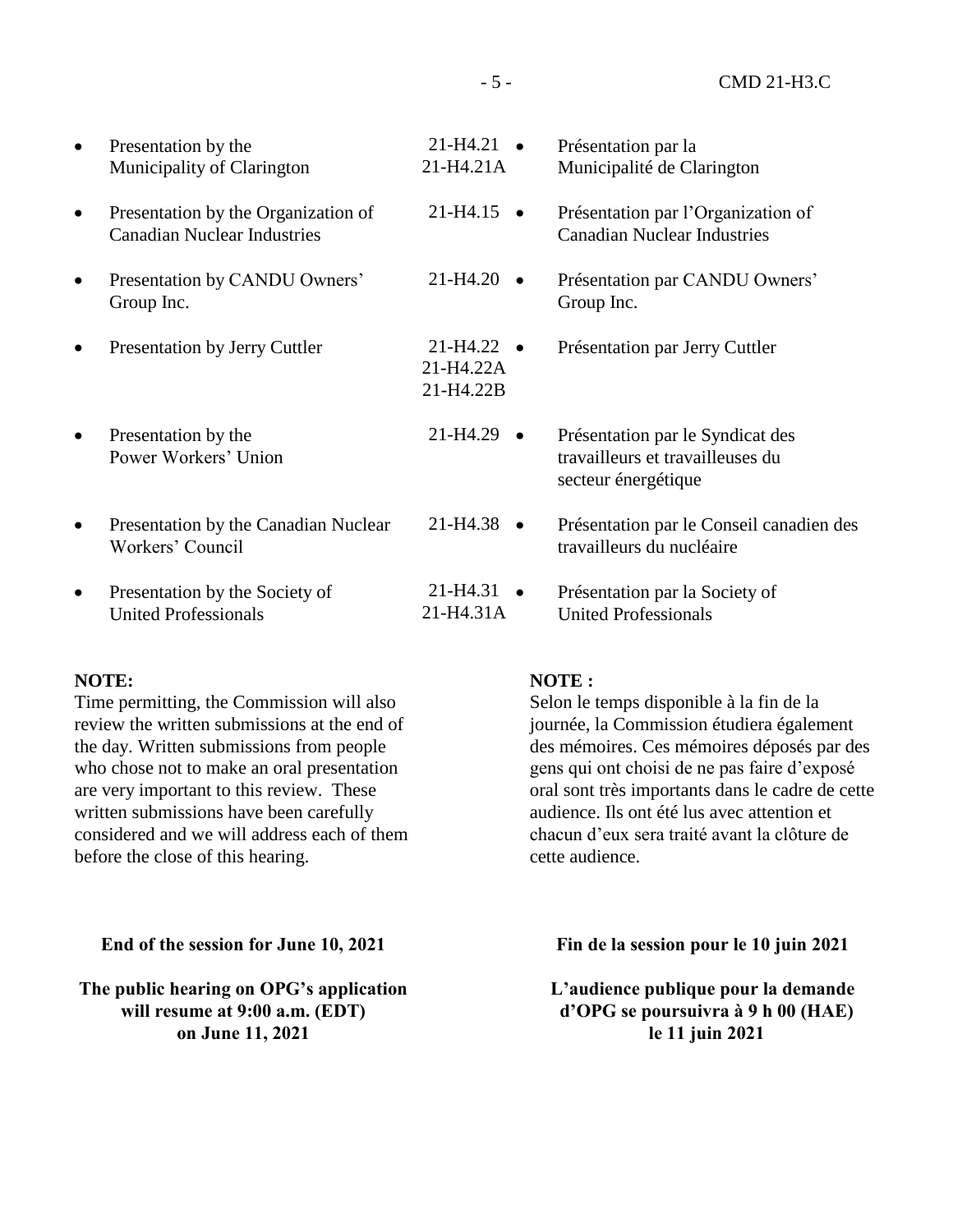|           | June 11, 2021<br>9:00 a.m. (EDT)                                                                                                      |                                   |    | Le 11 juin 2021<br>9 h 00 (HAE)                                                                                                         |
|-----------|---------------------------------------------------------------------------------------------------------------------------------------|-----------------------------------|----|-----------------------------------------------------------------------------------------------------------------------------------------|
| 4.        | <b>COMMISSION PUBLIC HEARING</b>                                                                                                      |                                   | 4. | <b>AUDIENCE PUBLIQUE DE LA COMMISSION</b>                                                                                               |
|           | <b>Ontario Power Generation:</b><br>Application to renew the site<br>preparation licence for Darlington<br><b>New Nuclear Project</b> |                                   |    | <b>Ontario Power Generation:</b><br>Demande pour le renouvellement du<br>permis de préparation de<br>l'emplacement pour le projet de la |
|           |                                                                                                                                       | <b>CMD</b>                        |    | nouvelle centrale de Darlington                                                                                                         |
|           | Presentation by the<br><b>Curve Lake First Nation</b>                                                                                 | 21-H4.60                          |    | Présentation par<br><b>Curve Lake First Nation</b>                                                                                      |
| $\bullet$ | Presentation by Northwatch                                                                                                            | 21-H4.43<br>21-H4.43A             |    | Présentation par Northwatch                                                                                                             |
| $\bullet$ | Presentation by the North American<br>Young Generation in Nuclear,<br>Durham Chapter                                                  | 21-H4.57<br>$\bullet$             |    | Présentation par North American Young<br>Generation in Nuclear, Durham Chapter                                                          |
| $\bullet$ | Presentation by Louis Bertrand                                                                                                        | 21-H4.47<br>21-H4.47A             |    | Présentation par Louis Bertrand                                                                                                         |
| $\bullet$ | Presentation by Ontario Tech University                                                                                               | 21-H4.58<br>$\bullet$             |    | Présentation par<br>l'Ontario Tech University                                                                                           |
|           | Presentation by Darek Kulczyński                                                                                                      | 21-H4.59<br>21-H4.59A             |    | Présentation par Darek Kulczyński                                                                                                       |
| $\bullet$ | Presentation by Atomic Energy<br>of Canada Limited                                                                                    | $21-H4.23$ $\bullet$              |    | Présentation par Énergie atomique du<br>Canada limitée                                                                                  |
| $\bullet$ | Presentation by Kinectrics                                                                                                            | $21-H4.24$ $\bullet$<br>21-H4.24A |    | Présentation par Kinectrics                                                                                                             |
|           | Presentation by USNC-Power                                                                                                            | $21-H4.32$ $\bullet$              |    | Présentation par USNC-Power                                                                                                             |
|           |                                                                                                                                       |                                   |    |                                                                                                                                         |

**LUNCH FROM 12:30 P.M. TO 1:30 P.M.**

**DÎNER DE 12 H 30 À 13 H 30**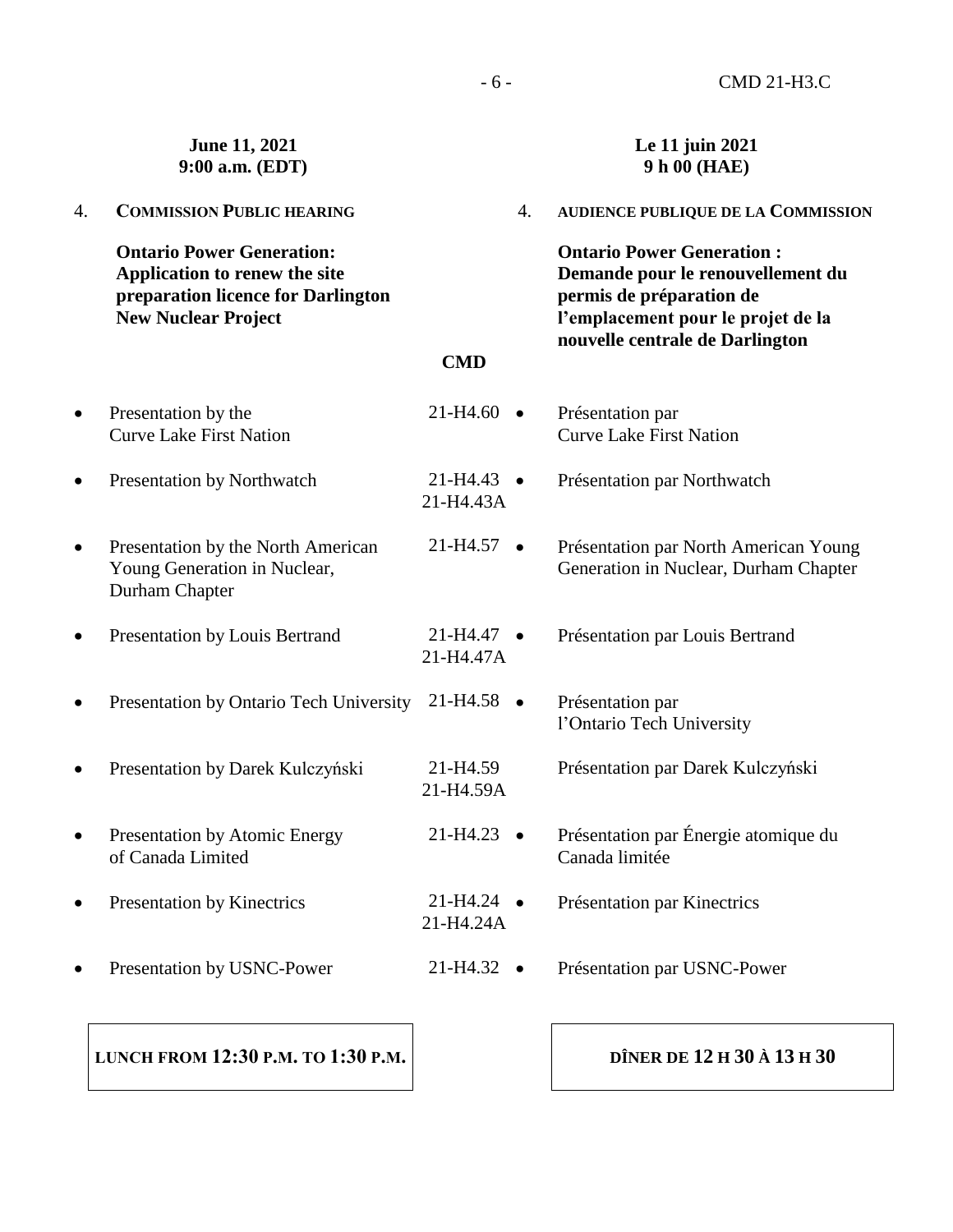|           | Presentation by the Canadian<br><b>Nuclear Association</b>                         | $21-H4.35$ $\bullet$      | Présentation par l'Association<br>nucléaire canadienne            |
|-----------|------------------------------------------------------------------------------------|---------------------------|-------------------------------------------------------------------|
|           | Presentation by Hatch                                                              | $21-H4.52$ •<br>21-H4.52A | Présentation par Hatch                                            |
|           | Presentation by<br><b>Women</b> in Nuclear                                         | $21-H4.53$ $\bullet$      | Présentation par<br><b>Women</b> in Nuclear                       |
|           | Presentation by the<br><b>Canadian Electricity Association</b>                     | $21-H4.54$ $\bullet$      | Présentation par l'Association<br>canadienne de l'électricité     |
|           | Presentation by<br><b>BWXT</b> Canada Ltd.                                         | $21-H4.55$ $\bullet$      | Présentation par<br><b>BWXT</b> Canada Ltd.                       |
| $\bullet$ | Presentation by Westinghouse Electric<br>Canada, Inc.                              | $21-H4.56$ •              | Présentation par Westinghouse<br>Electric Canada, Inc.            |
|           | Presentation by GE Hitachi<br><b>Nuclear Energy</b>                                | $21-H4.40$ $\bullet$      | Présentation par GE Hitachi<br><b>Nuclear Energy</b>              |
|           | <b>END OF ORAL PRESENTATIONS</b>                                                   |                           | <b>FIN DES EXPOSÉS ORAUX</b>                                      |
|           |                                                                                    |                           |                                                                   |
|           |                                                                                    |                           |                                                                   |
|           | Written submission from the<br>Municipality of Port Hope                           | $21 - H4.2$<br>$\bullet$  | Mémoire de la<br>Municipalité de Port Hope                        |
|           | Written submission from the Pickering<br><b>Nuclear Community Advisory Council</b> | 21-H4.3                   | Mémoire du Pickering Nuclear<br><b>Community Advisory Council</b> |
|           | Written submission from Moltex<br>Energy                                           | $21 - H4.5$               | Mémoire de Moltex Energy                                          |
|           | Written submission from the<br><b>Ontario Chamber of Commerce</b>                  | $21 - H4.6$<br>$\bullet$  | Mémoire de la Chambre de<br>commerce de l'ontario                 |
|           | Written submission from the Greater<br><b>Oshawa Chamber of Commerce</b>           | 21-H4.7                   | Mémoire de la Chambre de commerce du<br><b>Grand Oshawa</b>       |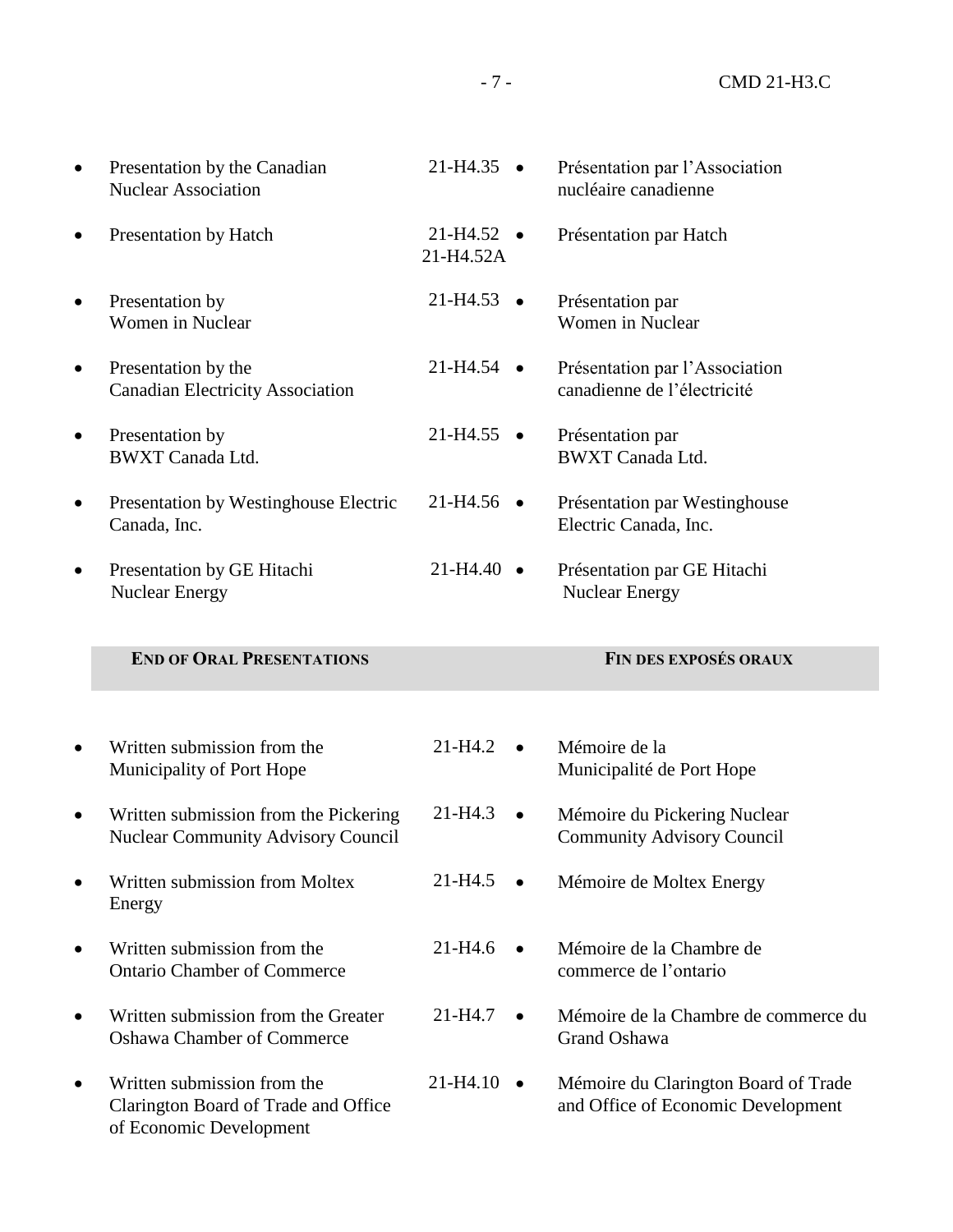|           | Written submission from<br>Énergie NB Power                                                      | 21-H4.11             | $\bullet$ | Mémoire d'Énergie NB Power                                                         |
|-----------|--------------------------------------------------------------------------------------------------|----------------------|-----------|------------------------------------------------------------------------------------|
|           | Written submission from<br>E.S. Fox Limited                                                      | $21-H4.12$ •         |           | Mémoire de<br>E.S. Fox Limited                                                     |
| ٠         | Written submission from the Darlington<br><b>Nuclear Community Advisory Council</b>              | 21-H4.13             | $\bullet$ | Mémoire du Darlington Nuclear<br><b>Community Advisory Council</b>                 |
|           | Written submission from PLC Industrial<br>Constructors Inc.                                      | 21-H4.16             |           | Mémoire de PLC Industrial<br>Constructors Inc.                                     |
|           | Written submission from TerraPower                                                               | 21-H4.17             | $\bullet$ | Mémoire de Terra Power                                                             |
|           | Written submission from SaskPower                                                                | 21-H4.18             |           | Mémoire de Sask Power                                                              |
| $\bullet$ | Written submission from<br><b>ARC Clean Energy Canada</b>                                        | 21-H4.19             | $\bullet$ | Mémoire d'<br><b>ARC Clean Energy Canada</b>                                       |
|           | Written submission from the<br>Ajax-Pickering Board of Trade                                     | 21-H4.25             |           | Mémoire du Ajax-Pickering<br><b>Board of Trade</b>                                 |
| ٠         | Written submission from the<br><b>Canadian Nuclear Laboratories</b>                              | $21-H4.26$ •         |           | Mémoire des Laboratoires<br><b>Nucléaires Canadiens</b>                            |
|           | Written submission from<br><b>Erwin Dreessen</b>                                                 | 21-H4.27             | $\bullet$ | Mémoire de<br><b>Erwin Dreessen</b>                                                |
|           | Written submission from the Labourers'<br><b>International Union of North America</b><br>(LiUNA) | 21-H4.28             | $\bullet$ | Mémoire du Labourers' International<br>Union of North America (LiUNA)              |
|           | Written submission from<br>X-energy Canada Inc.                                                  | 21-H4.30             |           | Mémoire de<br>X-energy Canada Inc.                                                 |
|           | Written submission from<br><b>Aecon Nuclear</b>                                                  | $21-H4.33$ $\bullet$ |           | Mémoire de<br><b>Aecon Nuclear</b>                                                 |
|           | Written submission from<br><b>Canadian Association of Nuclear</b><br><b>Host Communities</b>     | 21-H4.34             |           | Mémoire de la<br><b>Canadian Association of</b><br><b>Nuclear Host Communities</b> |
|           | Written submission from<br><b>AECOM Canada Nuclear Services</b>                                  | 21-H4.39             |           | Mémoire de AECOM Canada<br><b>Nuclear Services</b>                                 |